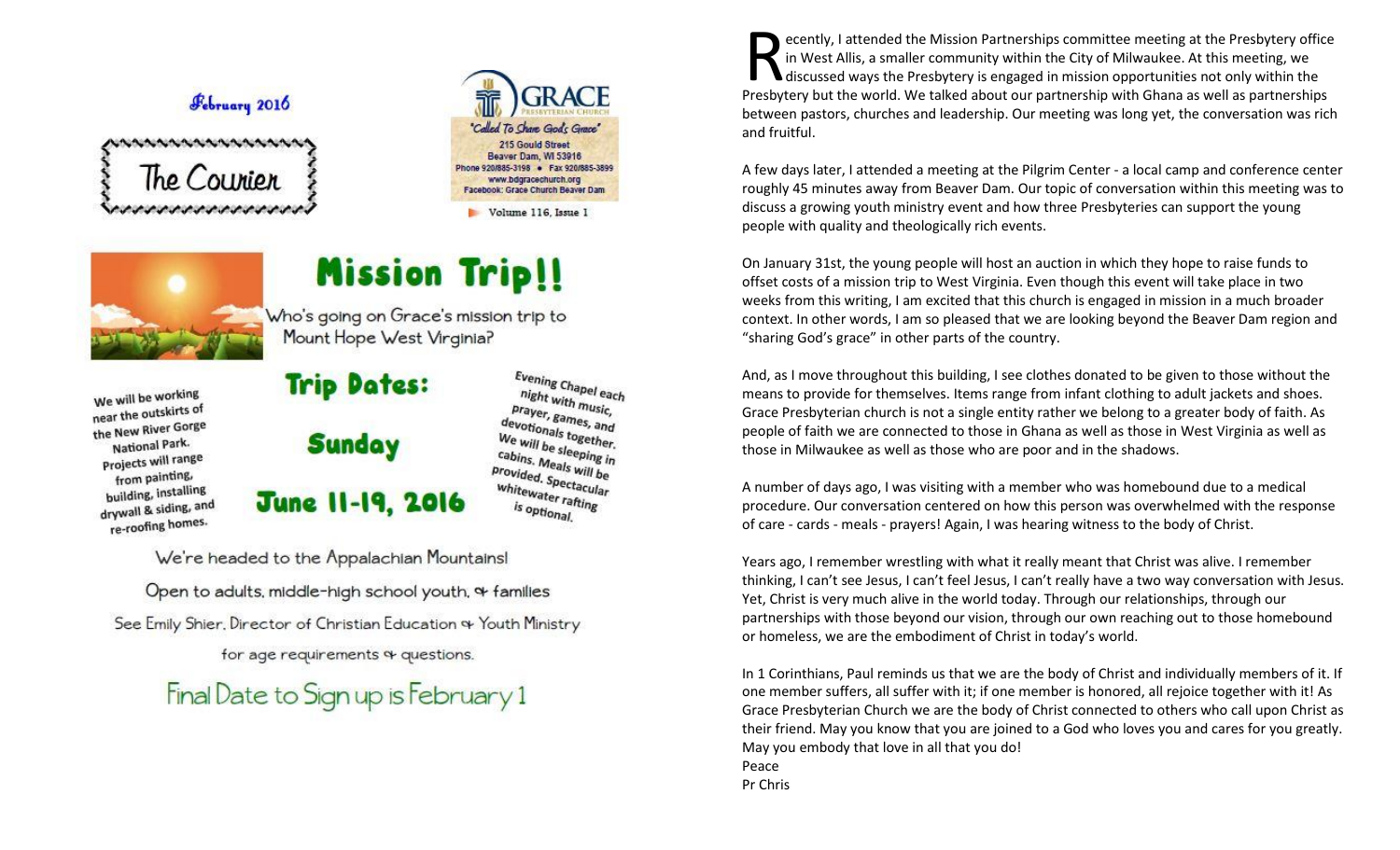## Annual Meeting February 7, 2016

The Session of Grace Presbyterian Church has called for the Annual Congregational Meeting to take place on Sunday, February 7, 2016. The purpose of this meeting is to receive the annual report and elect new officers as well as approve the terms of call for the pastor.



#### **February 10 @7:00p in the Chapel**

Ash Wednesday. Have you ever wondered what this holy day really is all about? Well, here is a brief excerpt from the PCUSA website. Hope this makes sense and helps in your understanding.

Ash Wednesday begins the season of Lent with a public act of confession and contrition. Acknowledging that all have sinned and fallen short of the glory of God, we stand in solidarity as fellow creatures before our Creator, acutely aware of our mortality. In the face of our transience, we pledge ourselves anew to live unto God's Word in Jesus Christ, the eternal Word that remains forever.

Historically, Ash Wednesday was a time when penitents were presented for church discipline during Lent, culminating in reconciliation on Maundy Thursday. In some traditions, Ash Wednesday is a fast day, beginning the Lenten time of fasting and preparation for the Great Three Days that culminate in Easter.

Join us for worship on Wednesday, February 10, 2016 @ 7:00 pm in the chapel. We will listen to readings - make time for silence - and receive the imposition of ashes. All are welcome!



 Our condolences to the family & friends of **Faye Schultz,** who passed away on December 19, 2015. Her funeral was held here at Grace Church on Wednesday, December 23.

 Also to the family & friends of former member **Marion Schroeder**, (recently resided in DeKalb, IL) who passed away December 30.



On January 24, 2016, we celebrated the baptism of **Brady Michael Eilbes**, son of member **Andrea Zimmerman & Kevin Eilbes**. Welcome to the Grace Church family Brady!



## CHRISTIAN EDUCATION @ GRACE

**SECOND TUESDAY BOOK CLUB** will meet February 9 at 9:00am. All are welcome!



**CONTEMPLATIVE PRAYER** (Meditation) meets Wednesday mornings from 8:30- 9:45 in the chapel. Join this group that meets to nurture and sustain spiritual vitality in contemporary life. New faces are always welcome.



The Grace Church Sunday School Children & Youth Challenge the entire rest of the congregation to a Food Drive Competition! If you can raise more items of non-perishable food and/or Dollars (in \$1 increments) than we can, we will host a

Fellowship Hour - with treats - for you in March! Items may be placed in the Narthex. \$ to Church Office or Emily Shier. Final count: Monday 2/8/16 9am



# **Mystery Box & Silent Auction**

Get ready for some good, healthy competition!!! Great Deals for smart bidders!

Sunday January 31<sup>st</sup>, Grace Church, 11:30a Proceeds go to Mt. Hope Mission Trip

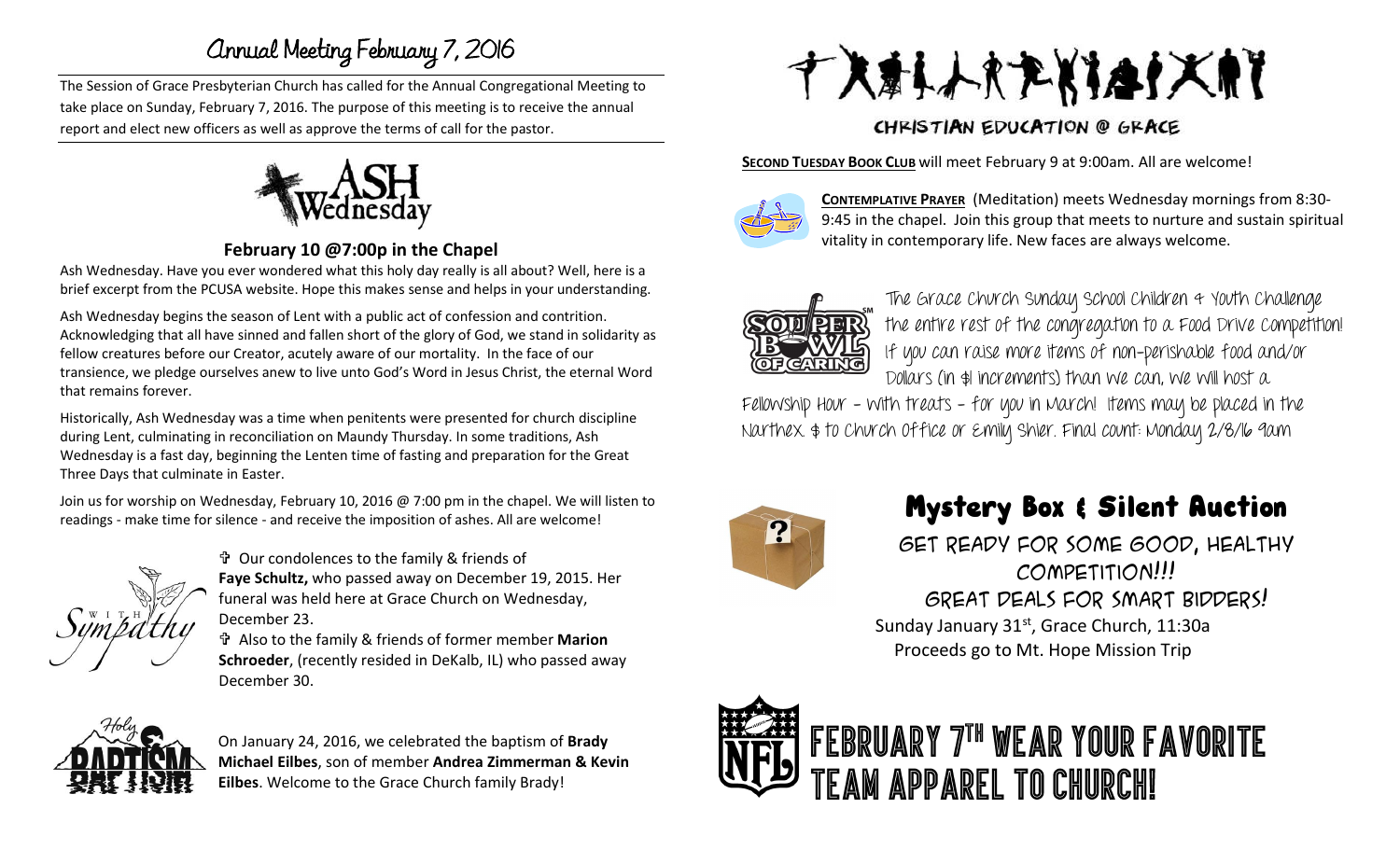

## INCOME & EXPENSES:

| rasnıp<br>date            | December - Income | <b>December-Expenses</b>   |             |  |
|---------------------------|-------------------|----------------------------|-------------|--|
| <b>Offering Envelopes</b> | \$41,508.00       | <b>Missions</b>            | 879.37<br>S |  |
| Loose Offerings           | 1,020.00<br>\$    | Session                    | 593.20      |  |
| Per Capita                | \$<br>0.00        | Worship                    | \$1,828.33  |  |
| <b>Housing Allowance</b>  | 500.00<br>\$      | <b>Christian Education</b> | \$3,055.28  |  |
| <b>Building Rental</b>    | \$<br>50.00       | Administration             | \$9,167.23  |  |
| Fellowship                | \$<br>75.45       | Property                   | \$3,042.26  |  |
| Interest Earned           | \$<br>5.61        | Deacon                     | \$<br>0.00  |  |
| Scrip Fund                | 6,000.00<br>\$    | Pastoral                   | \$8,374.08  |  |
| Christmas Joy Offering    | \$<br>276.00      |                            |             |  |
| Hillside Hospice          | 20.00             |                            |             |  |
| <b>TOTAL INCOME</b>       | \$49,455.06       | <b>EXPENSES</b>            | \$26,939.75 |  |

"Make stewardship your way of life."

|              |           | <b>SCRIP PROFIT REPORT</b> |           |
|--------------|-----------|----------------------------|-----------|
| January 2015 | \$ 324.02 | July 2015                  | \$ 386.72 |

| $0$ ulluuly $2010$ | $V = V - V - V$ | $0.41$ $0.40$  | <b>U</b> UUU.IL |
|--------------------|-----------------|----------------|-----------------|
| February 2015      | \$263.34        | August 2015    | \$274.24        |
| <b>March 2015</b>  | \$318.41        | September 2015 | \$353.19        |
| <b>April 2015</b>  | \$410.57        | October 2015   | \$373.68        |
| May 2015           | \$363.71        | November 2015  | \$548.97        |
| June 2015          | \$324.13        | December 2015  | \$797.10        |
|                    |                 |                |                 |

THANK YOU to all who support Grace Presbyterian Church by purchasing Scrip. Be sure to check out the Scrip order forms and continue to purchase and support our church throughout the year!

#### 2015 YEAR- END CONTRIBUTION STATEMENTS

The year-end contribution statements have been mailed out to those who have given to the church in 2015. If you have any questions or concerns regarding your statement, please call the church office and talk to Paula.

Supporting the church is a way to put Christian values and your faith into action. Your personal contributions make a difference and are greatly appreciated!

#### 2016 OFFERING ENVELOPES

Your 2016 Offering envelopes are now available for you to pick up. Please be sure to start using your new envelopes in 2016! For those who are on our Direct Contribution Plan or (EFT), there will not be a box of envelopes with your name on it since your offerings are paid electronically. Thank you!



### PER CAPITA

*"What Per Capita Means to You"*

You should have received a letter and an offering envelope to be used for your Per Capita payment in the mail last week. We need each other as we witness and work in the ministry of Jesus Christ.

Per Capita is an opportunity for all members to participate in the operating of the Presbyterian Church USA. Presbyterians are connectional people whose presence is felt locally and around the world. Per Capita enables the Presbyterian Church USA to manage the offices and to hold the meetings so that ministry and mission can happen. It also pays for Books of Order, phone systems and Executive Presbyter searches among other things.

**The 2016 Per Capita is \$30.00 per confirmed member.** Remember, this includes both spouses and your confirmed children in your family. Once your child is confirmed into the church, they are full members and would need to fulfill the per capita assessment.

The Stewardship Committee's goal is to facilitate the ministry of Grace Church. We will continue to use the resources of this congregation wisely and welcome any interest or questions regarding the church's finances.

#### 2015 Memorial Gifts

Grace Presbyterian Church received cash memorial gifts in memory of church members who passed in 2015. Here is a listing of those who have been remembered with gifts in their memories:



Verna Kellom Theodore Elhart Faye M. Schultz Austin Reifsnider Gladys M. Maryott Carol R. Boviall Sally Puleo **Louis W. Ganske** Elmer J. Kikkert Mary K. Welch **Ardelle Friday** Veda Frinak Tammy A. Desjarlais Ernestine W. Kindy

Gifts to the church are a wonderful way of honoring the memory of those we love and cherish. We are very grateful for these gifts in memory of loved ones.

#### Direct Contribution Plan or Electronic Funds Transfer (EFT)

For Your Sunday Offerings

The advantages to you would be:

- $\triangleright$  You never have to worry if you "forgot" your offering each Sunday.
- $\triangleright$  You will always be up to date and never behind with your offerings.
- $\triangleright$  One less check/payment you have to deal with.
- $\triangleright$  You decide how much and when the transfers will occur.

An authorization form will have to be set up and signed for those who are interested. **You** decide on the frequency and amount being transferred. We will take care of the rest! Please call the church office and ask for our bookkeeper, Paula Bartelt, to get set up.

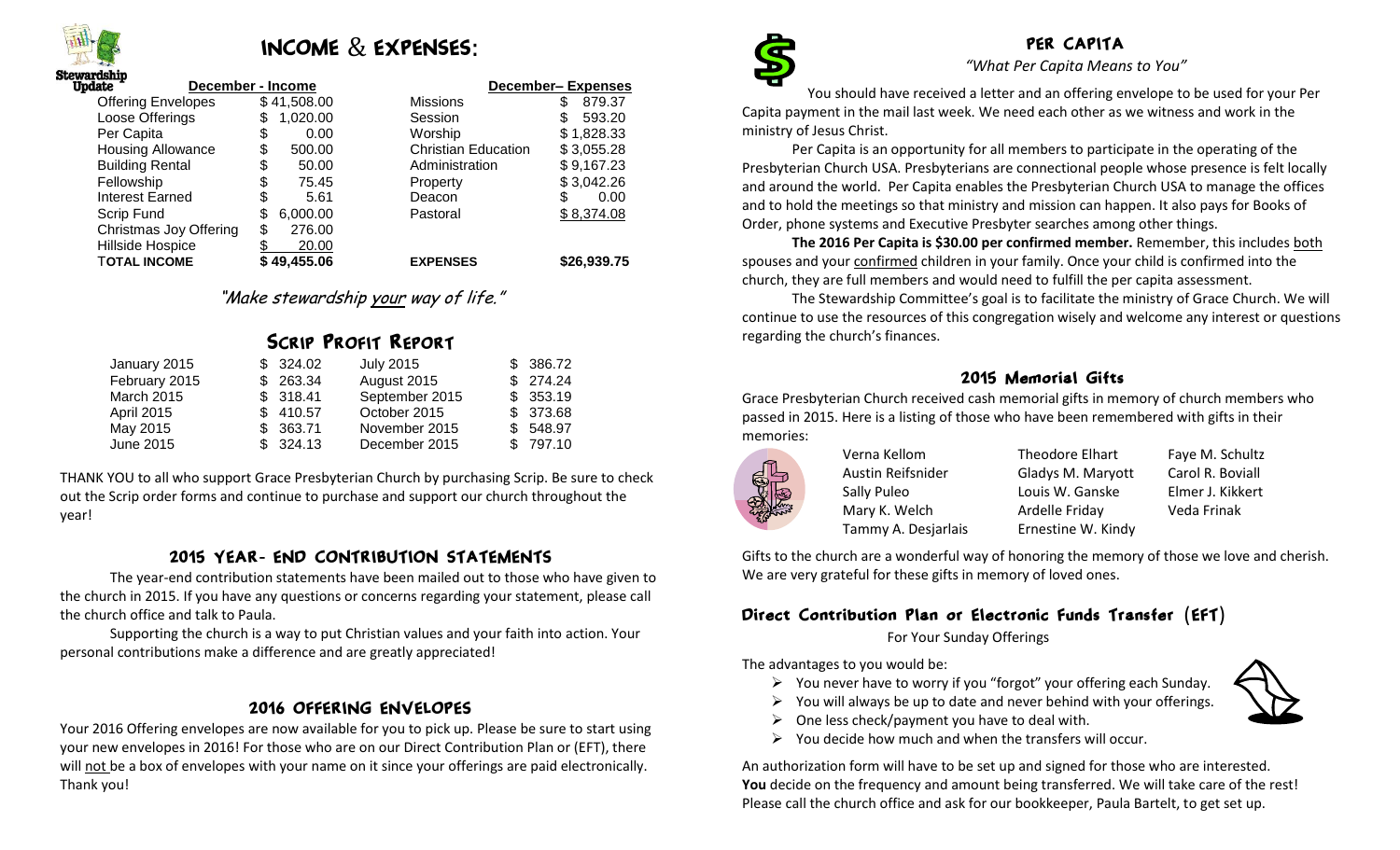## **MISSION NEWS**

**PAVE Wish List:** For the month of **February**, PAVE wishes for **face cloths & towels, combs and brushes, makeup (eyebrow pencils, lipstick, etc.) or paper towels**.

The **food pantry** always needs donations to help area struggling families. Please continue to support this mission! Items are picked up monthly by the food pantry. Bins for all are located inside the main south doors. Thank you!

## **February Birthdays**

- 1 Nancy Jung, Ana Miller
- 2 Justin Rake
- 3 Barbara Gregg, Betty Litscher, Brenda Propst
- 4 Karen Bradley, Ramona Ehrhardt
- 5 Andrea Zimmerman
- 6 Peyton Apel, Audrey Bartell
- 7 Todd Janssen
- 8 Mason Janssen, Becky Kikkert
- 9 Delores Ellcey, Kasey Klug, Lowell Peck
- 10 Sam Uhrich
- 11 Carol Timm, Sharon Titus
- 12 Ann Peck
- 14 Cody Infalt
- 15 Kathy Mason
- 16 Sofia Infalt
- 17 Jim Olson
- 19 Jack Bartholmai
- 20 Pat Kroeze, Marla Noordhof, Penny Pohle, Lauren Wernimont
- 21 Aaron Ganske, Tim Spinler, Thomas Zoller
- 22 Maya Puleo
- 25 Scott Miller
- 27 Alexander Lord, Henry Westergaard

### **Thank you!**

Thank you so very much for the Thanksgiving dinner you delivered to us. It make a big difference as I was not able to prepare a meal due to effects of chemotherapy. God bless you and your mission. It is much appreciated. Peace, Pat Kurykendall

*Grace frequently uses images from church activities and events on our website, Facebook page, in the newsletter, and for promotional purposes. If you do not wish for us to use your image please contact the office.*